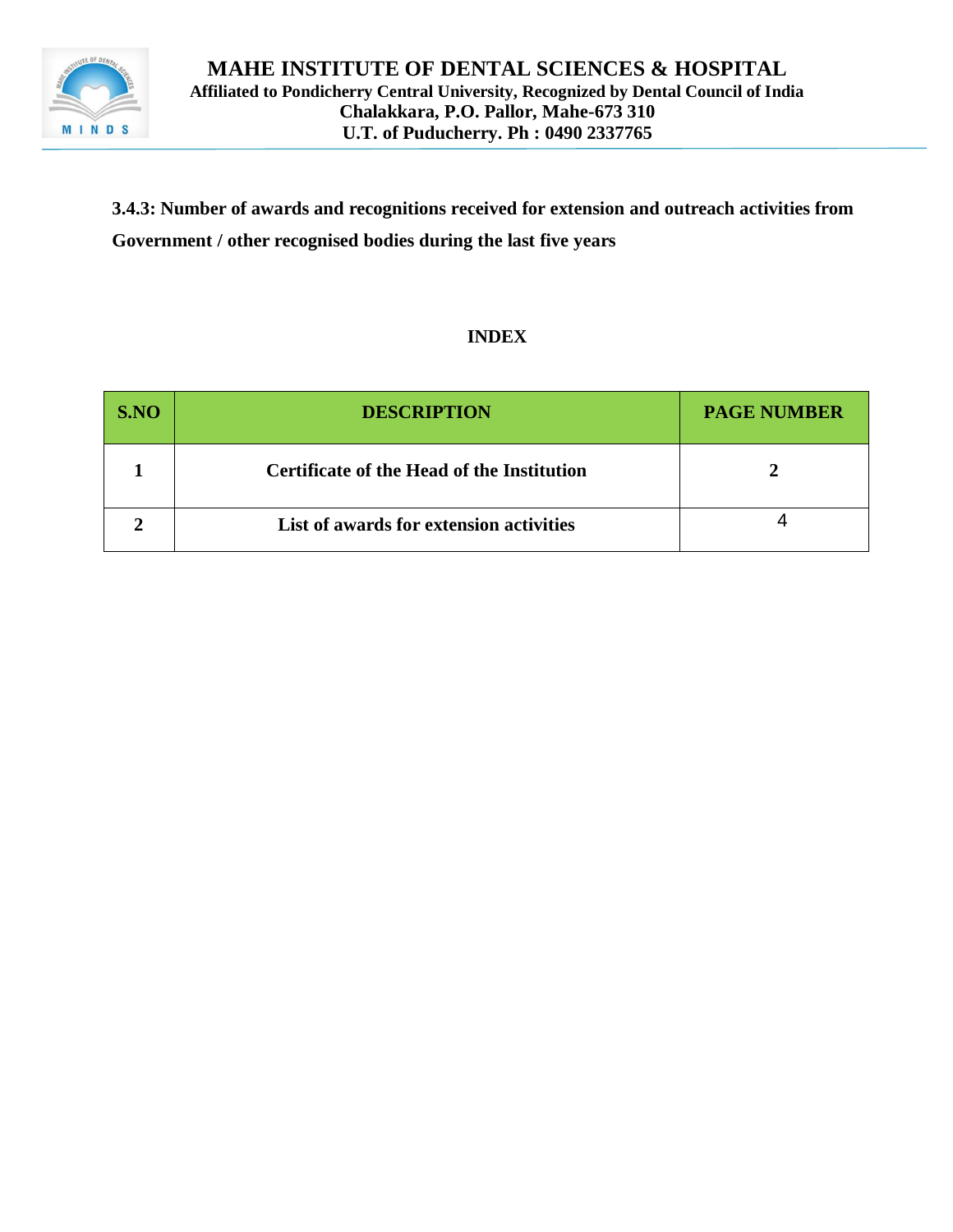

# **CERTIFICATE OF THE HEAD OF INSTITUTION**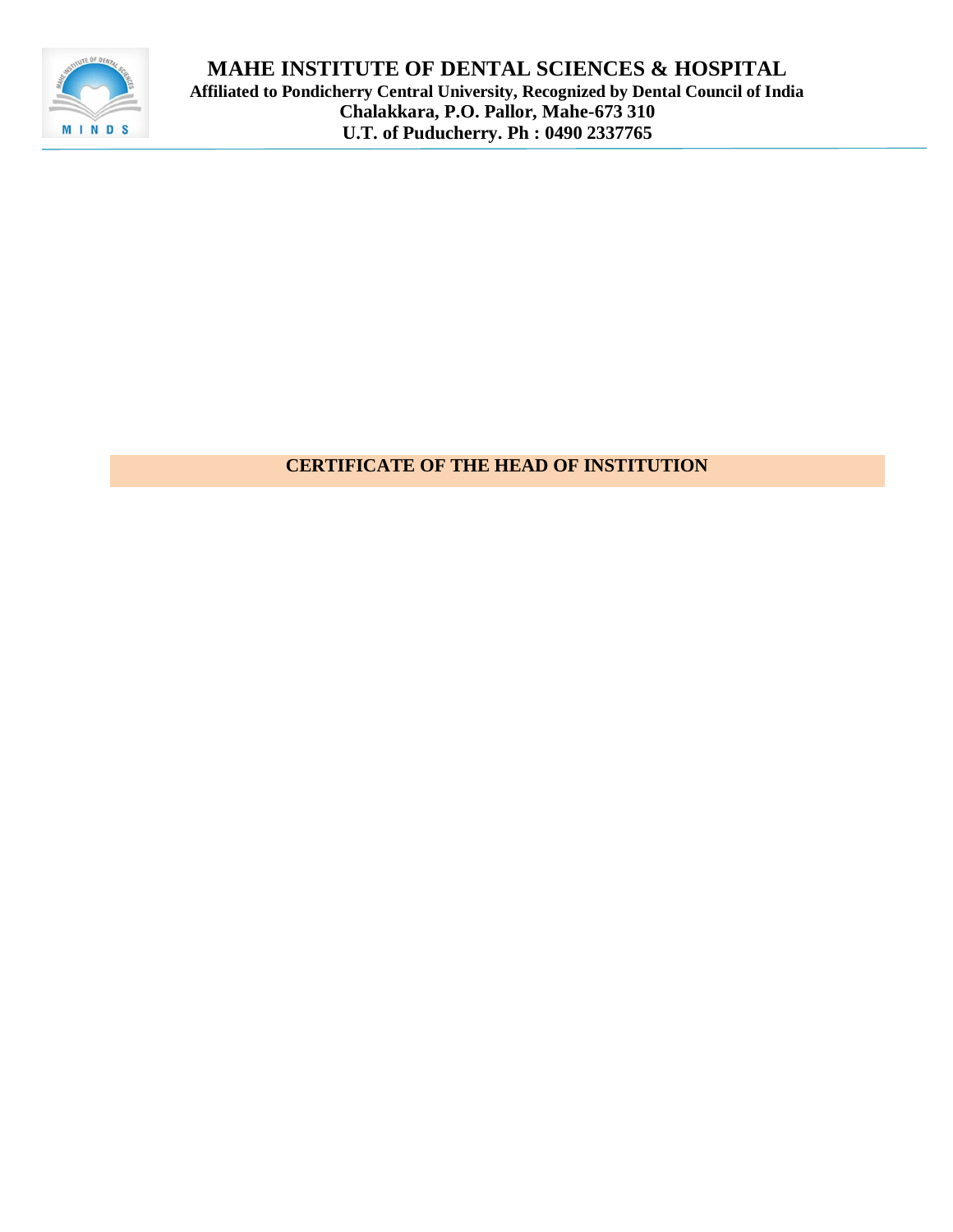

Dr.ANIL MELATH, MDS., **PRINCIPAL** 

### TO WHOMSOEVER IT MAY CONCERN

This is to certify that the number of awards and recognitions received for extension and outreach activities from Government / other recognized bodies during the last five years details are given below:

| <b>Academic Year</b>                                                                                  | 2020-21 | 2019-20 | 2018-19 | 2017-18 | 2016-17 |
|-------------------------------------------------------------------------------------------------------|---------|---------|---------|---------|---------|
| Total number of<br>awards and<br>recognitions<br>received for<br>extension and<br>outreach activities |         | 3       | 9       |         | 3       |

#### **PRINCIPAL**

Principal Mahe Institute of Dental Sciences & Hospitar MAHE

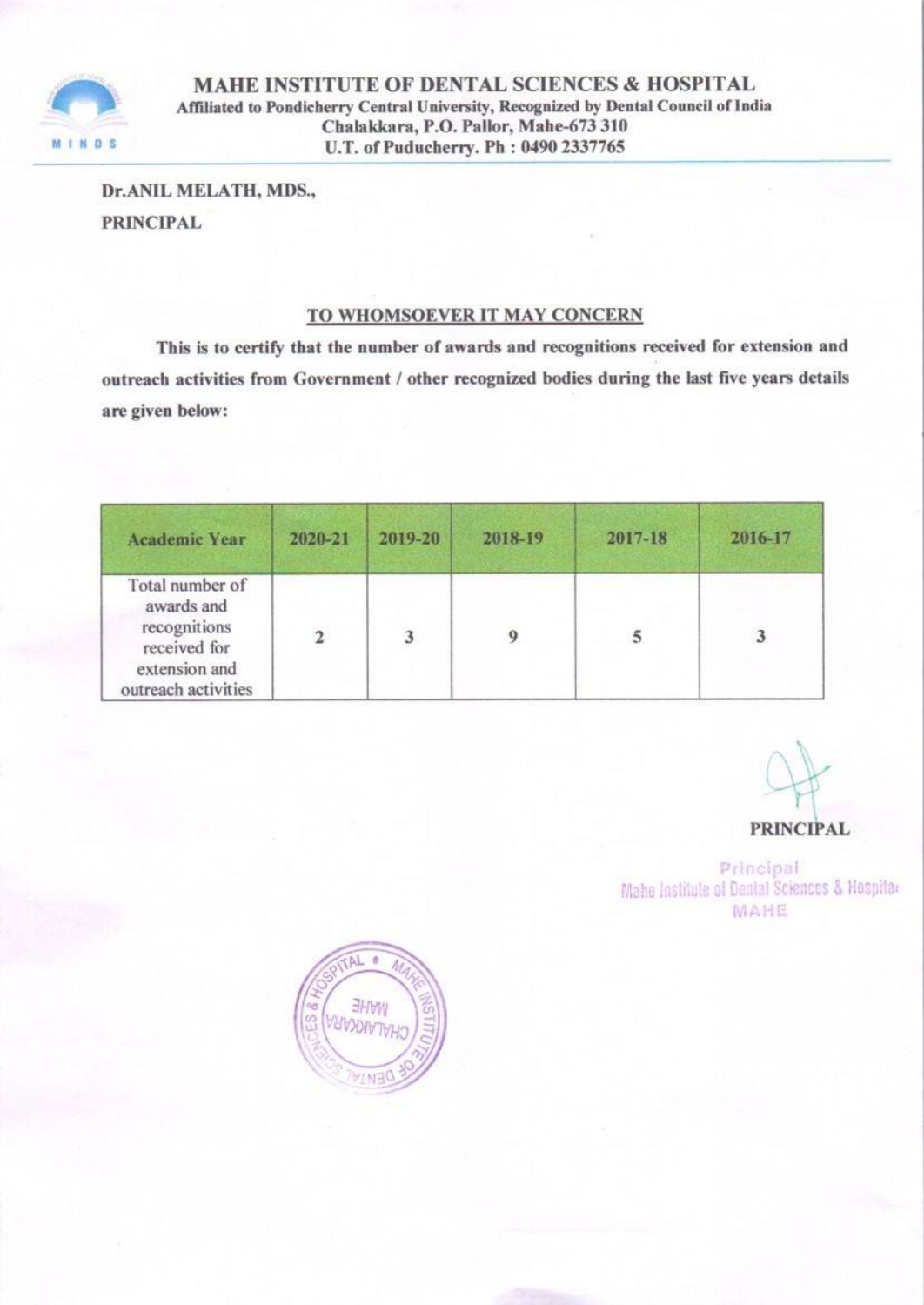

# **LIST OF AWARDS FOR EXTENSION ACTIVITIES**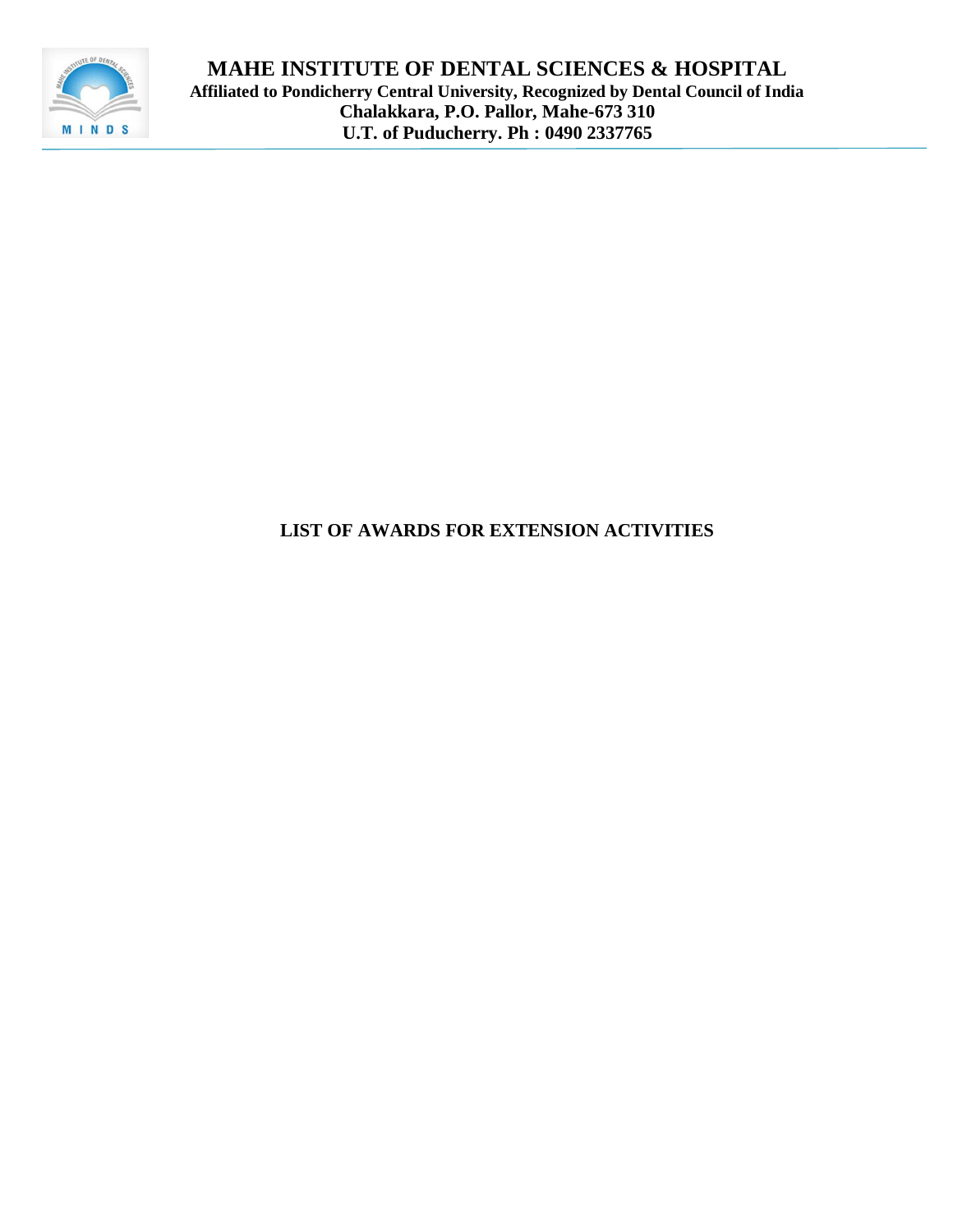

| Year      | <b>Number of Awards</b>     |
|-----------|-----------------------------|
| 2016-2017 | 3                           |
| 2017-2018 | 5                           |
| 2018-2019 | 9                           |
| 2019-2020 | 3                           |
| 2020-2021 | $\mathcal{D}_{\mathcal{L}}$ |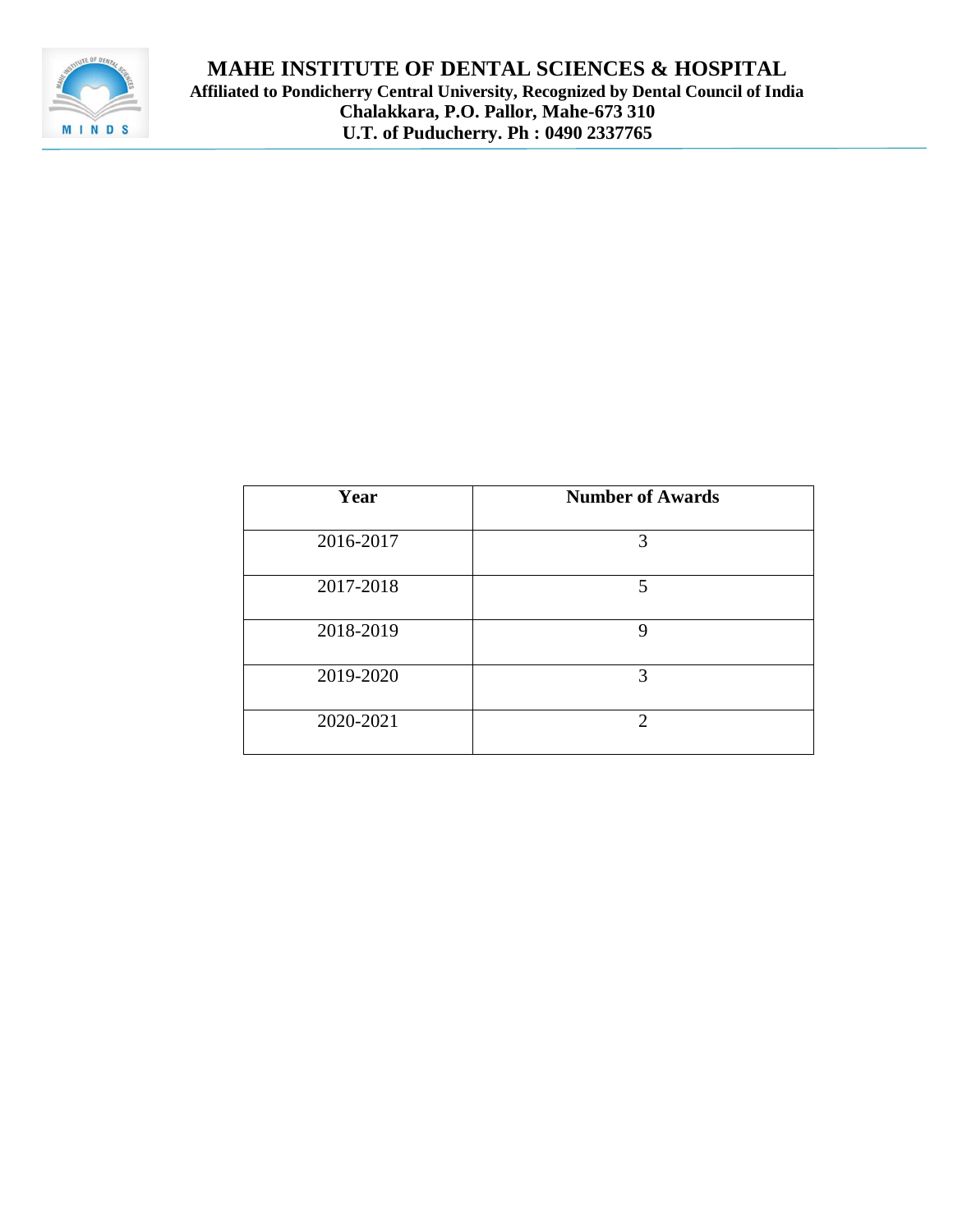

**ACADEMIC YEAR 2020-21**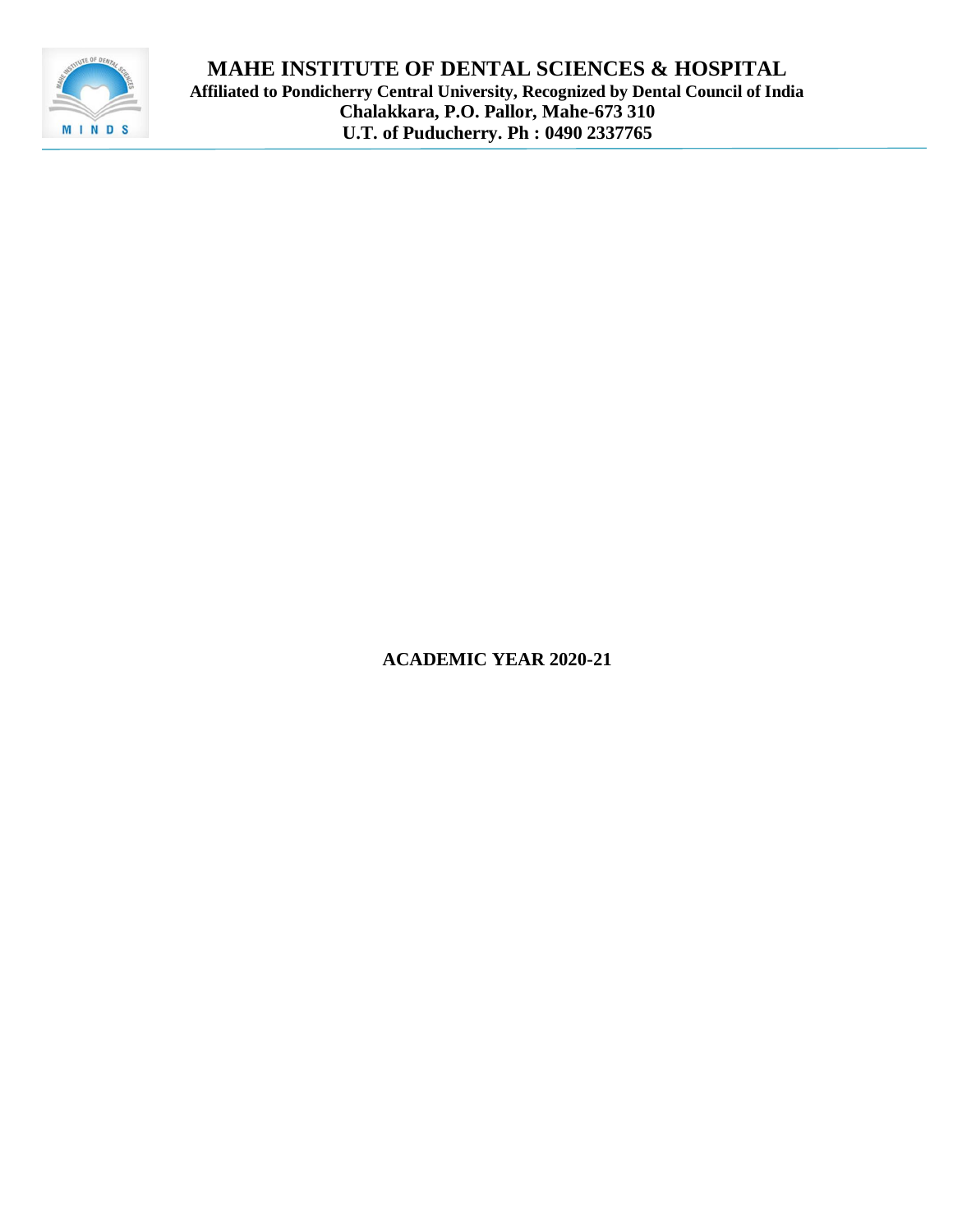

| Sl no | <b>Name of Awarding Agency</b>                    |
|-------|---------------------------------------------------|
|       | BDK Thalassery – Blood Donation Camp              |
|       | Mahe Cooperation $-\text{CoVid}\,\text{Warriors}$ |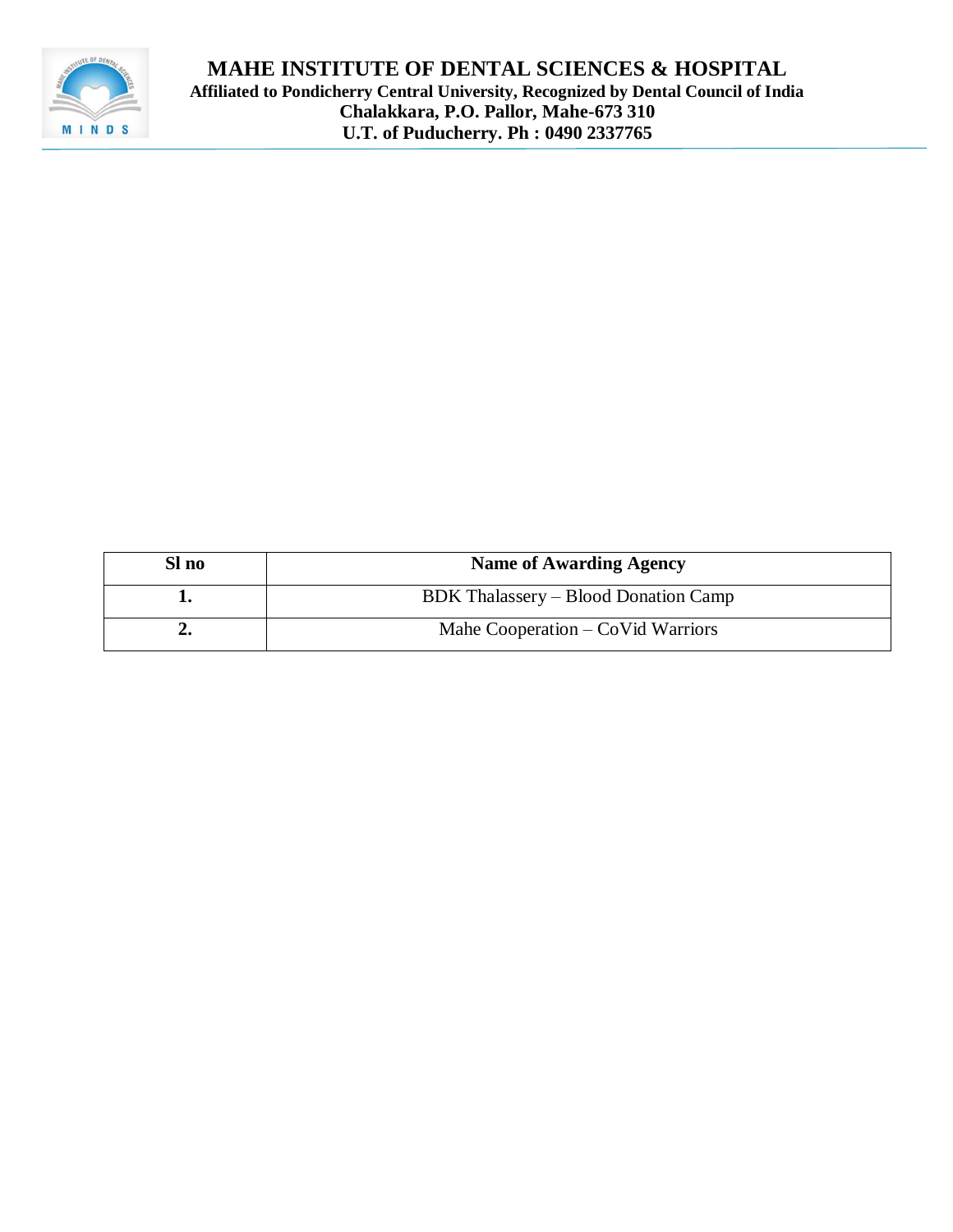

**ACADEMIC YEAR 2019-20**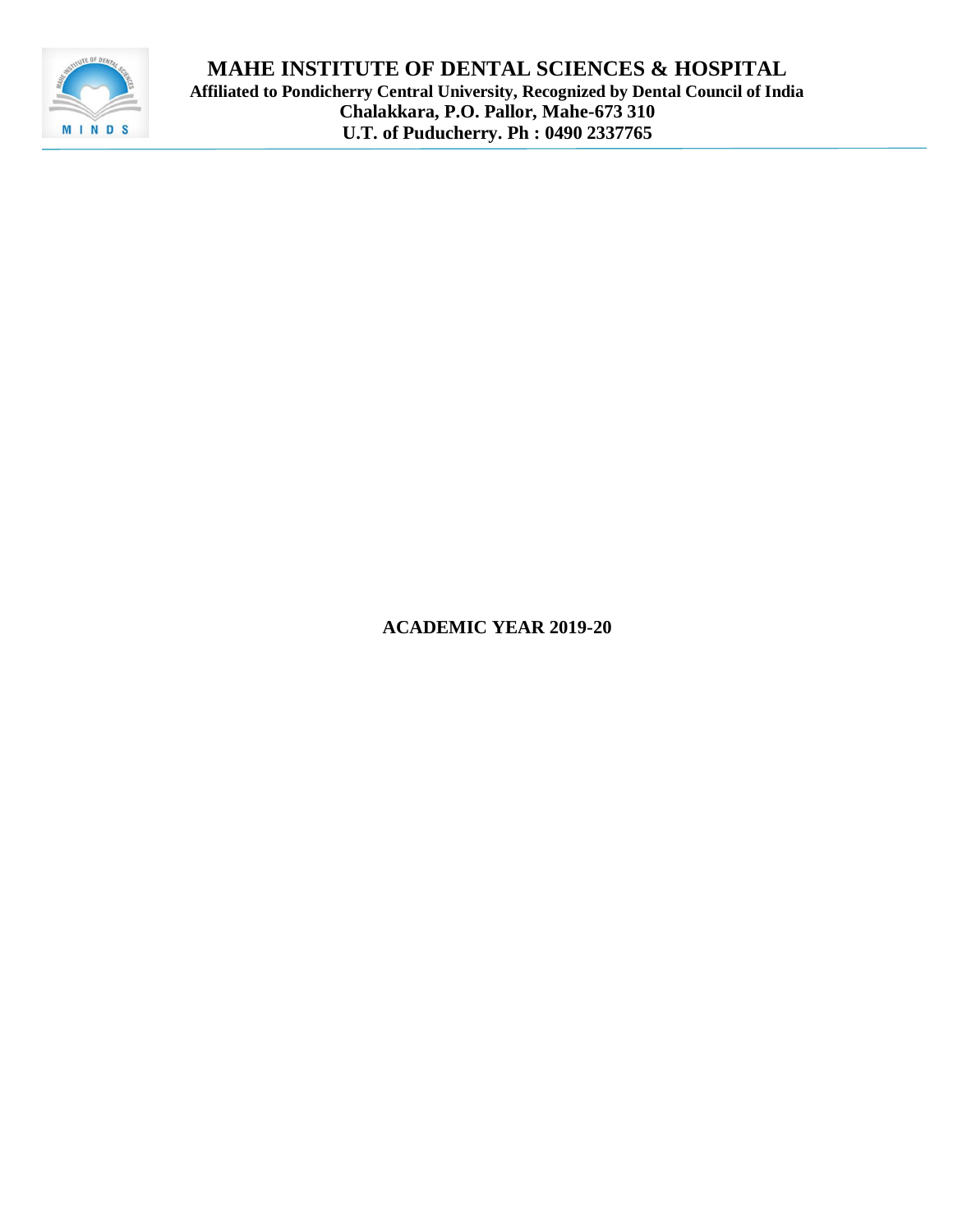

| Sl no | <b>Name of Awarding Agency</b>           |
|-------|------------------------------------------|
|       | Amritha Vidhyalayam – Punnol, Thalassery |
| ∸∙    | Gramaseva Charitable Trust, Mahe         |
|       | Vedavyasa Library                        |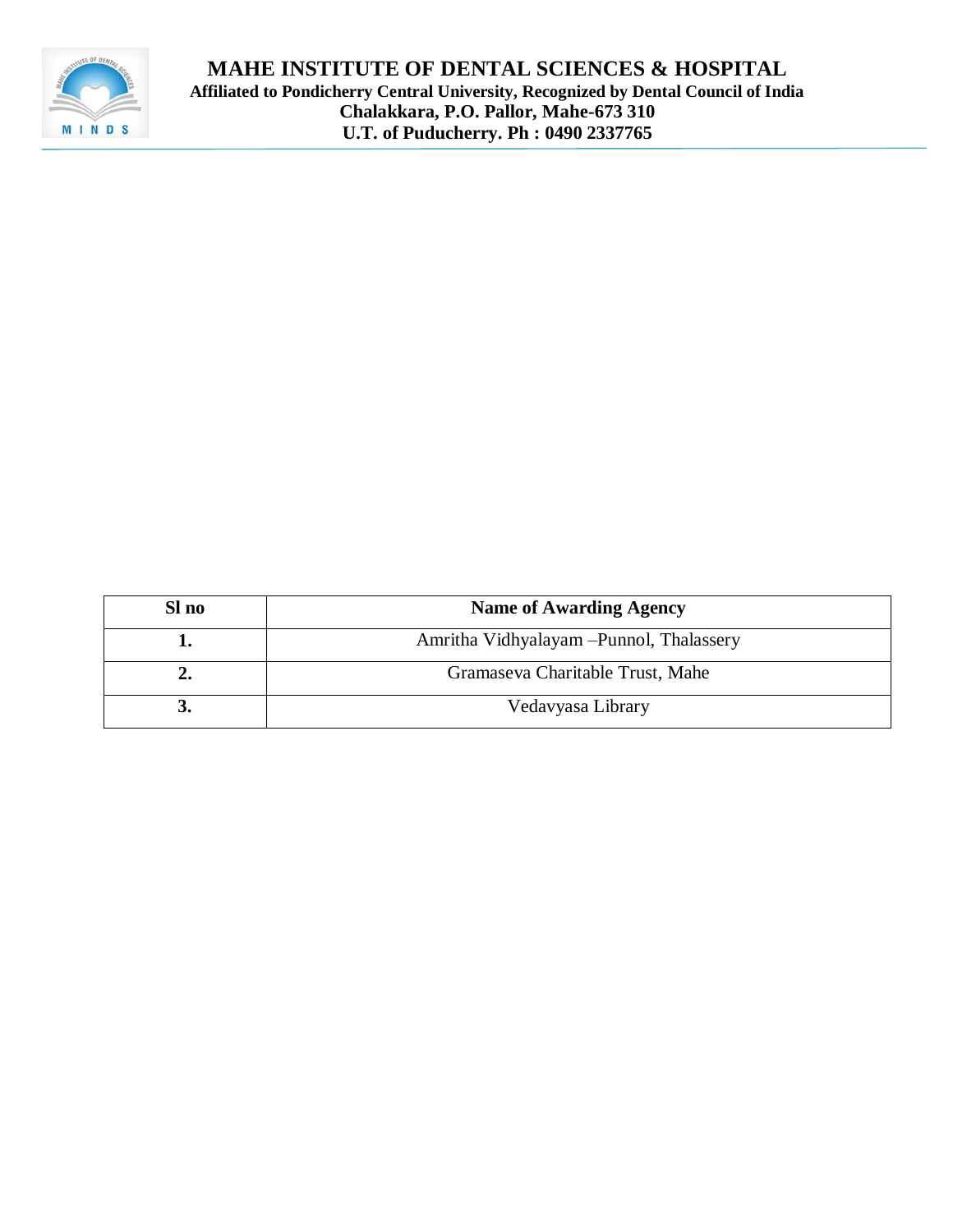

**ACADEMIC YEAR 2018-19**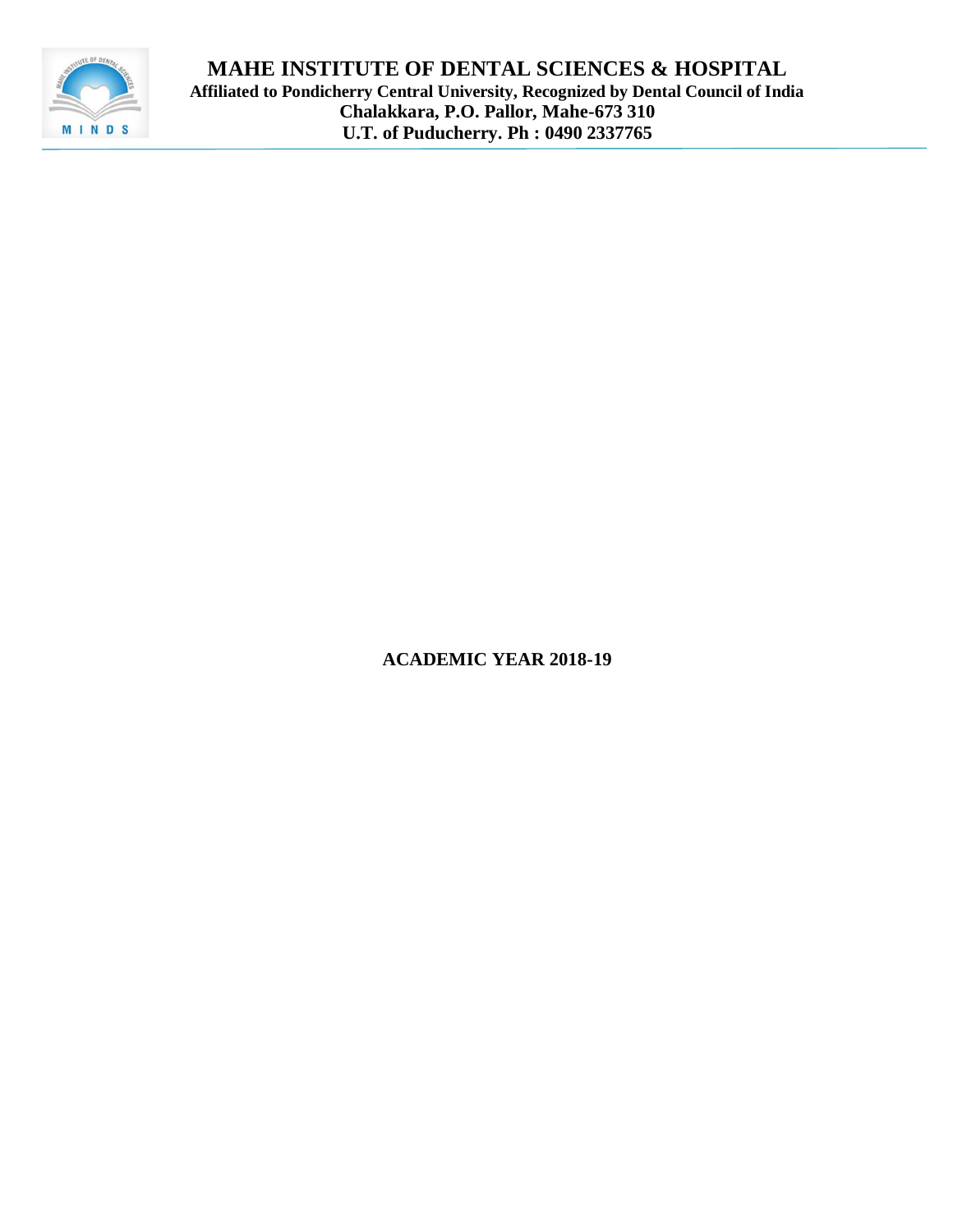

| Sl no | <b>Name of Awarding Agency</b>                  |
|-------|-------------------------------------------------|
| 1.    | Govt. LP School - Parakkal, Mahe                |
| 2.    | National Literary Association                   |
| 3.    | Amritha Vidhyalayam -Punnol, Thalassery         |
| 4.    | Image Residence Association -Maniyoor           |
| 5.    | Kuthumbiya English Medium School, Panoor        |
| 6.    | Mount Guide International School, Peringatur    |
| 7.    | MC Charitable Trust, Kodancheri                 |
| 8.    | Snehatheeram Charitable Trust, Meengandi        |
| 9.    | Govt Brenan Higher Secondary School, Thalassery |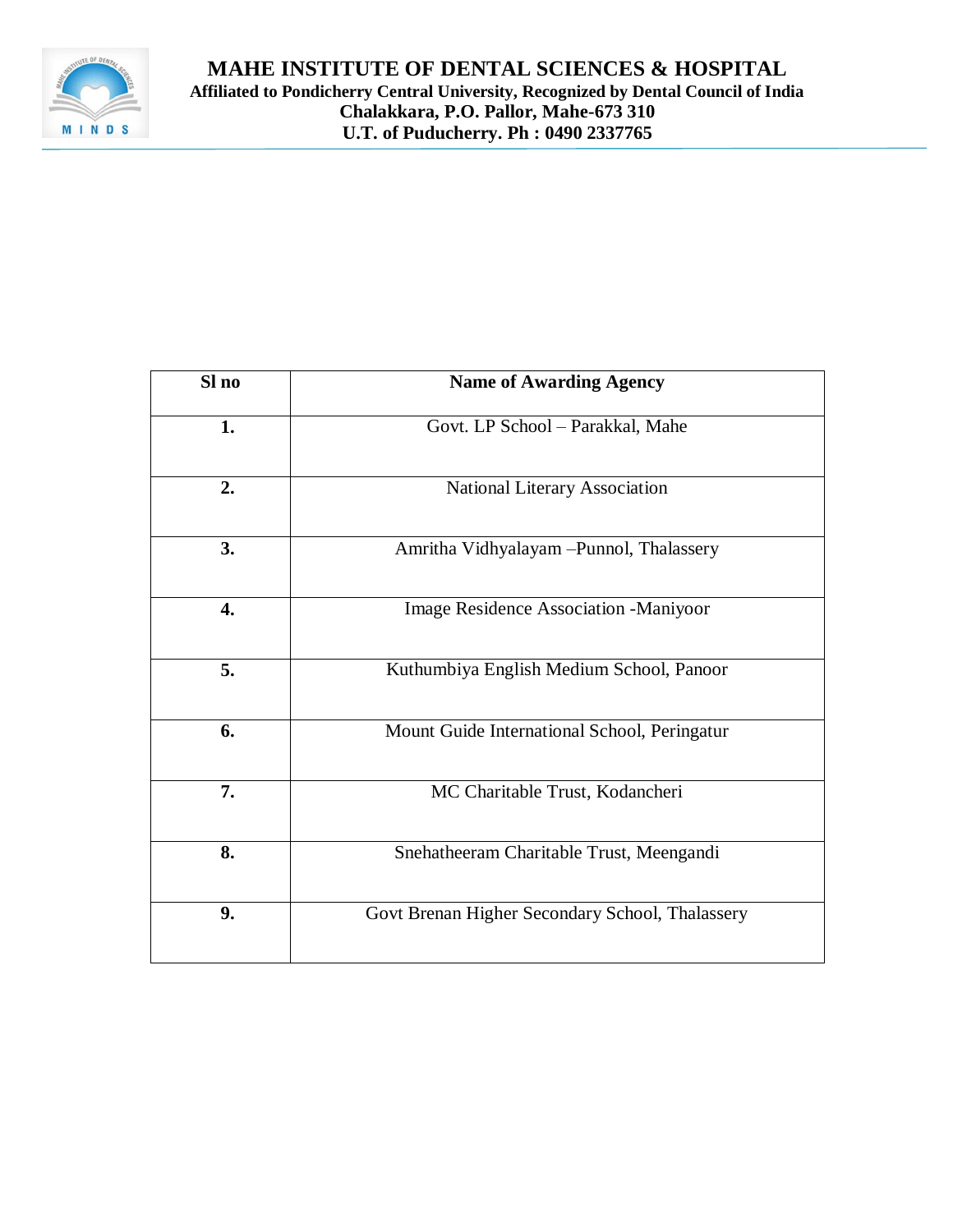

**MAHE INSTITUTE OF DENTAL SCIENCES & HOSPITAL Affiliated to Pondicherry Central University, Recognized by Dental Council of India Chalakkara, P.O. Pallor, Mahe-673 310 U.T. of Puducherry. Ph : 0490 2337765**

**ACADEMIC YEAR 2017-18**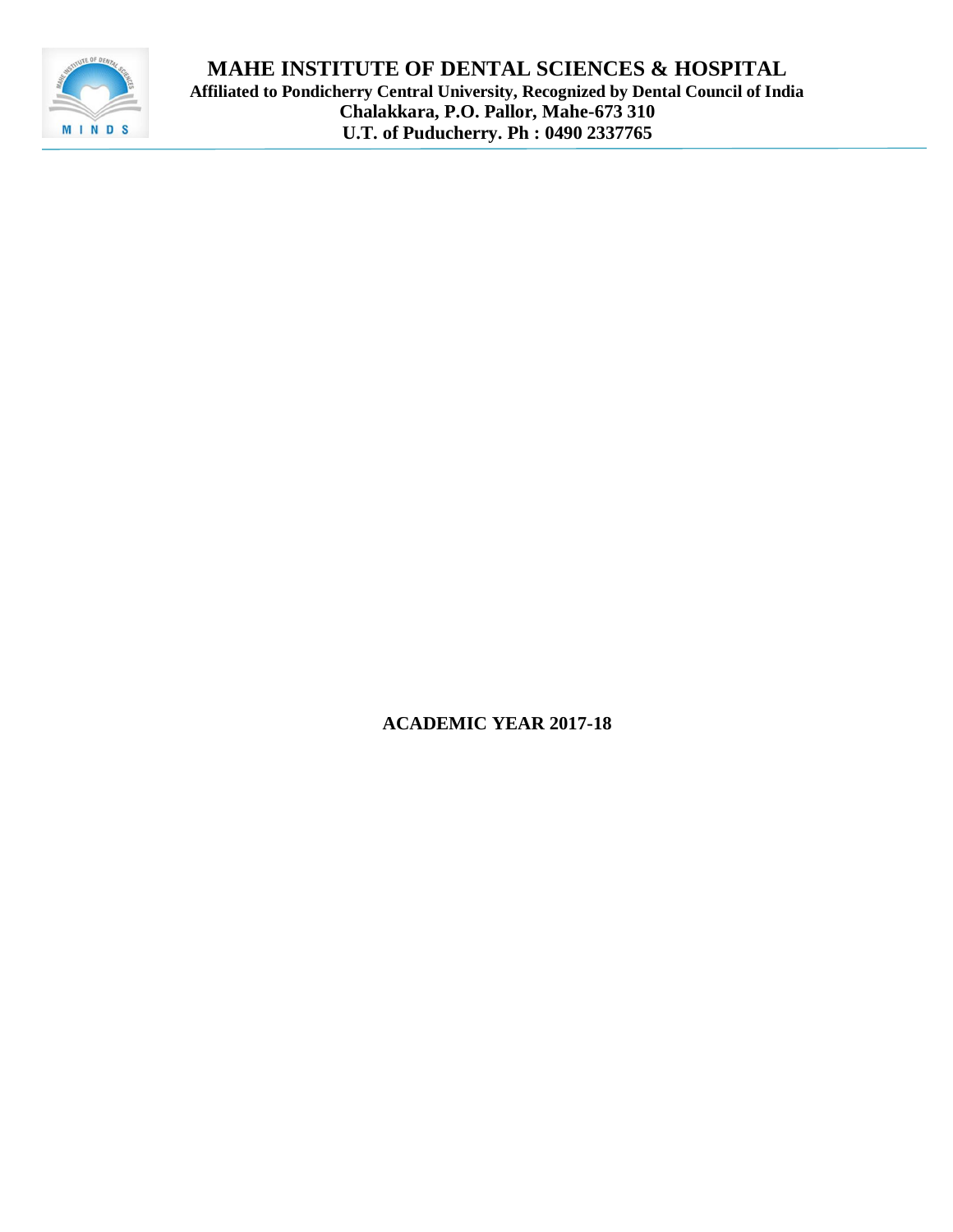

| Sl no | <b>Name of Awarding Agency</b>             |
|-------|--------------------------------------------|
|       | Usman Govt. High school - Chalakkara, Mahe |
|       | Amritha Vidhyalayam - Punnol, Thalassery   |
|       | Mahathma Arts and Service Society          |
|       | My Dear Charitable Trust, Ramallur         |
|       | Govt Brennen School, Thalassery            |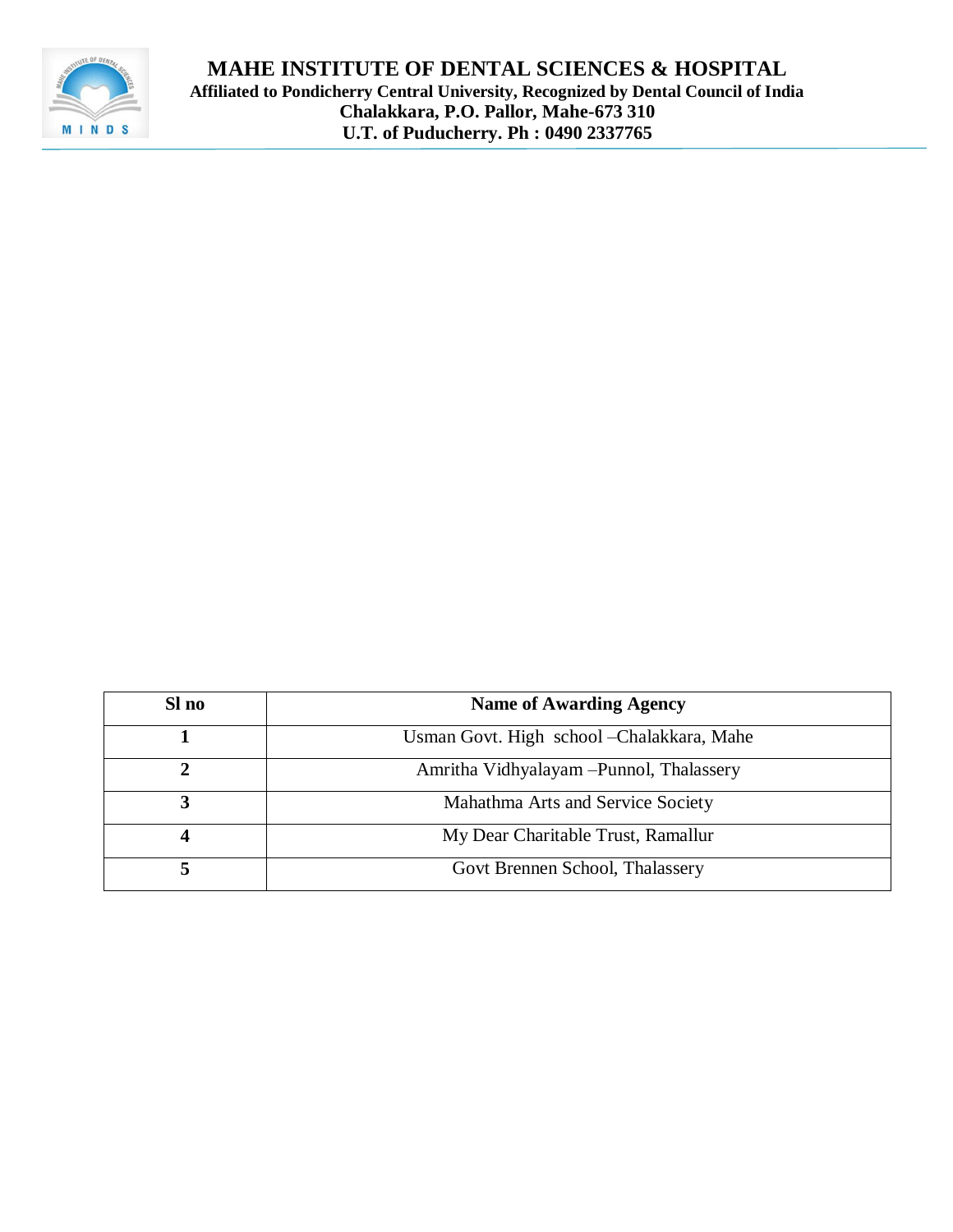

**MAHE INSTITUTE OF DENTAL SCIENCES & HOSPITAL Affiliated to Pondicherry Central University, Recognized by Dental Council of India Chalakkara, P.O. Pallor, Mahe-673 310 U.T. of Puducherry. Ph : 0490 2337765**

**ACADEMIC YEAR 2016-17**